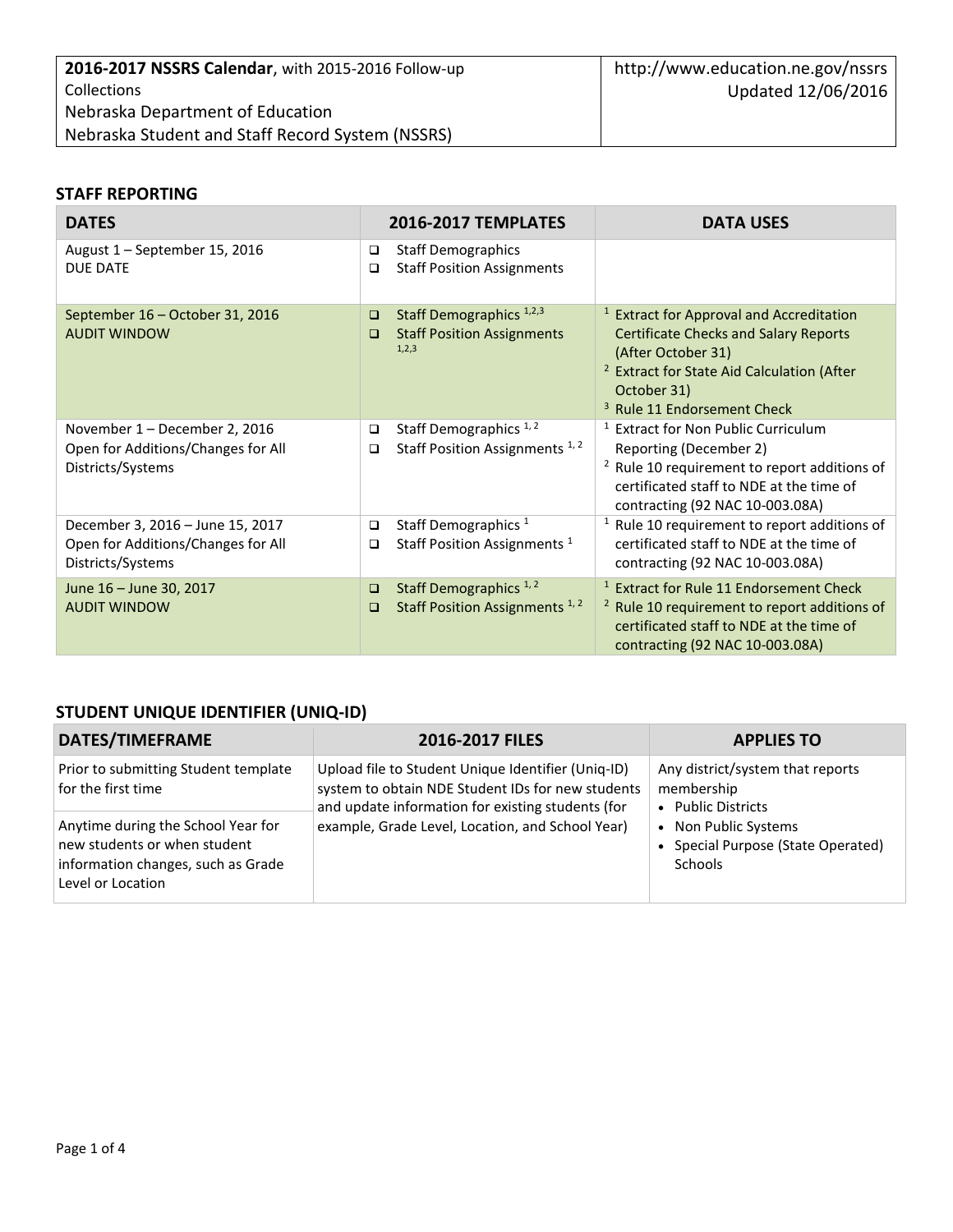#### **STUDENT REPORTING**

| <b>DATES</b>                           | 2016-2017 (2017-06-30) TEMPLATES                                                                                                                                                                                                                                                                                                                                                                                                                                                                                                                                                                                                                                                                                                                                                                                                                          | 2015-2016 (2016-06-30) TEMPLATES                                                                                                                                                                                                                                                                                                                                                                                                                                                                                                                                                                                                      |
|----------------------------------------|-----------------------------------------------------------------------------------------------------------------------------------------------------------------------------------------------------------------------------------------------------------------------------------------------------------------------------------------------------------------------------------------------------------------------------------------------------------------------------------------------------------------------------------------------------------------------------------------------------------------------------------------------------------------------------------------------------------------------------------------------------------------------------------------------------------------------------------------------------------|---------------------------------------------------------------------------------------------------------------------------------------------------------------------------------------------------------------------------------------------------------------------------------------------------------------------------------------------------------------------------------------------------------------------------------------------------------------------------------------------------------------------------------------------------------------------------------------------------------------------------------------|
| August 17-<br>October 15,<br>2016      | 2016-2017 Fall Collection<br>Student <sup>1,2</sup><br>$\Box$<br>October Student Snapshot<br>□<br>(Snapshot Date = '2016-10-01') <sup>1</sup><br>School Enrollment <sup>1, 2, 5</sup><br>$\Box$<br><b>October Special Education Snapshot</b><br>$\Box$<br>(Snapshot Date = '2016-10-01') $3,4$<br>Programs Fact: Early Childhood <sup>1</sup><br>$\Box$<br><b>DATA USES</b><br><sup>1</sup> Data used for State Aid Calculation<br><sup>2</sup> Data used for Nutrition Services (Direct Certification)<br><sup>3</sup> Extract for Medicaid in Public Schools (MIPS) 24 <sup>th</sup> day of<br>each month<br><sup>4</sup> Data used for Individuals with Disabilities Education Act<br>(IDEA) Annual Child Count<br><sup>5</sup> Cohort Graduation Rate and Dropout Rate calculations                                                                   | 2015-2016 Follow-up Collection #1<br>School Enrollment <sup>1</sup><br>o.<br>$\circ$ 2015-2016 Dropouts<br>o Summer 2016 Completers<br>o Summer 2016 Inter-District Transfers<br>Year-end Special Education Snapshot <sup>2</sup><br>O.<br>o 2015-2016, for the purpose of providing Exit<br>Reason values that match Enrollment Code values<br>provided on School Enrollment, Snapshot Date =<br>'2016-06-30'<br><b>DATA USES</b><br><sup>1</sup> Cohort Graduation Rate and Dropout Rate calculations<br><sup>2</sup> Data used for Special Education Exiters                                                                       |
| October 16-<br>31, 2016                | 2016-2017 Fall Audit<br>$\Box$ Student <sup>1,2</sup><br><b>October Student Snapshot</b><br>(Snapshot Date = '2016-10-01') <sup>1</sup><br>School Enrollment <sup>1, 2, 5</sup><br>$\Box$<br><b>October Special Education Snapshot</b><br>$\Box$<br>(Snapshot Date = '2016-10-01') $3,4$<br>Programs Fact: Early Childhood <sup>1</sup><br>$\Box$<br><b>DATA USES</b><br><sup>1</sup> Extract for State Aid Calculation<br><sup>2</sup> Extract for Nutrition Services (Direct Certification)<br><sup>3</sup> Extract for Medicaid in Public Schools (MIPS) 24 <sup>th</sup> day of<br>each month<br><sup>4</sup> Extract for Individuals with Disabilities Education Act<br>(IDEA) Annual Child Count<br><sup>5</sup> Cohort Graduation Rate and Dropout Rate calculations<br>* This submission window must be approved. See<br>note at end of calendar. | 2015-2016 Follow-up Audit #1<br>□ School Enrollment <sup>1</sup><br>$\circ$ 2015-2016 Dropouts<br>o Summer 2016 Completers<br>o Summer 2016 Inter-District Transfers<br><b>D</b> Year-end Special Education Snapshot <sup>2</sup><br>o 2015-2016, for the purpose of providing Exit<br>Reason values that match Enrollment Code values<br>provided on School Enrollment, Snapshot Date =<br>'2016-06-30'<br><b>DATA USES</b><br><sup>1</sup> Cohort Graduation Rate and Dropout Rate calculations<br><sup>2</sup> Extract for Special Education Exiters<br>* This submission window must be approved. See<br>note at end of calendar. |
| November $1 -$<br>November 15,<br>2016 | 2016-2017 November Collection<br><b>Student Grades</b><br>$\Box$<br>o For courses completed during summer 2016 and<br>count toward the 2016-2017 school year.<br><b>Student Summary Attendance</b><br>□<br>(First Day of School through 2016-10-15) <sup>1,2</sup><br><sup>1</sup> Data used for Excessive Absenteeism Quarterly Count<br><sup>2</sup> Data used for State Aid Certification                                                                                                                                                                                                                                                                                                                                                                                                                                                              | 2015-2016 Follow-up Collection #2<br>Title I Programs<br>□<br>o 2015-2016, for students served by Title I during<br>summer 2016 who were not already reported<br>during the regular school year<br><b>Student Grades</b><br>o.<br>o For courses completed during summer 2016 and<br>count toward the 2015-2016 school year.                                                                                                                                                                                                                                                                                                           |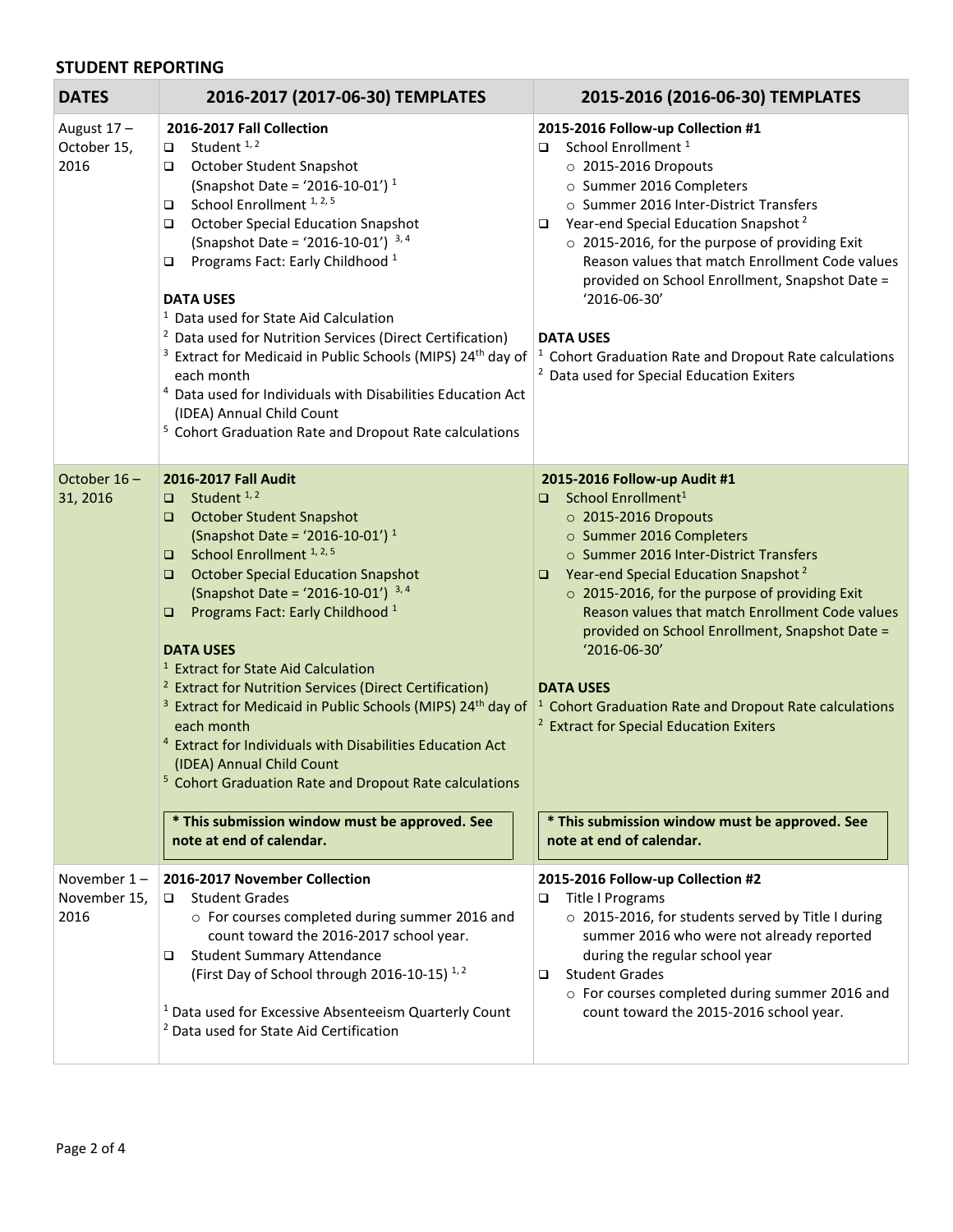# **STUDENT REPORTING (cont.)**

| <b>DATES</b>                                                | 2016-2017 (2017-06-30) TEMPLATES                                                                                                                                                                                                                                                                                                                                      | 2015-2016 (2016-06-30) TEMPLATES                                                                                                                                                                                                                                                                                                                                                                                                                                                                                                |
|-------------------------------------------------------------|-----------------------------------------------------------------------------------------------------------------------------------------------------------------------------------------------------------------------------------------------------------------------------------------------------------------------------------------------------------------------|---------------------------------------------------------------------------------------------------------------------------------------------------------------------------------------------------------------------------------------------------------------------------------------------------------------------------------------------------------------------------------------------------------------------------------------------------------------------------------------------------------------------------------|
| November 1,<br>$2016 -$<br>June 15, 2017                    | 2016-2017 Year End Collection<br>See page 4 for list of templates accepted and data uses                                                                                                                                                                                                                                                                              |                                                                                                                                                                                                                                                                                                                                                                                                                                                                                                                                 |
| November 16-<br>November 30,<br>2016                        | 2016-2017 November Audit<br>□ Student Grades<br>o For courses completed during summer 2016 and<br>count toward the 2016-2017 school year.<br><b>Student Summary Attendance</b><br>□<br>(First Day of School through 2016-10-15) <sup>1, 2</sup><br><sup>1</sup> Extract for Excessive Absenteeism Quarterly Count<br><sup>2</sup> Extract for State Aid Certification | 2015-2016 Follow-up Audit #2<br><b>Title I Programs</b><br>$\Box$<br>o 2015-2016, for students served by Title I during<br>summer 2016 who were not already reported<br>during the regular school year<br><b>Student Grades</b><br>$\Box$<br>o For courses completed during summer 2016 and<br>count toward the 2015-2016 school year.                                                                                                                                                                                          |
|                                                             | * This submission window must be approved. See<br>note at end of calendar.                                                                                                                                                                                                                                                                                            | * This submission window must be approved. See<br>note at end of calendar.                                                                                                                                                                                                                                                                                                                                                                                                                                                      |
| <b>DATES</b>                                                | 2016-2017 (2017-06-30) TEMPLATES                                                                                                                                                                                                                                                                                                                                      | <b>DATA USES</b>                                                                                                                                                                                                                                                                                                                                                                                                                                                                                                                |
| <b>Extract Due</b><br>Date<br>December 20,<br>2016<br>NEW!! | 2016-2017 Year End Collection<br>Student <sup>1</sup><br>$\Box$<br>School Enrollment <sup>1,2</sup><br>$\Box$<br>Year-end Special Education Snapshot<br>□<br>(Snapshot Date = '2017-06-30') <sup>1</sup>                                                                                                                                                              | <sup>1</sup> Extract for preprinted labels for English Language<br>Proficiency Assessment for the 21 <sup>st</sup> Century (ELPA21).<br>Extract date is December 21, 2016.<br><sup>2</sup> Cohort Graduation Rate and Dropout Rate calculations                                                                                                                                                                                                                                                                                 |
| <b>Extract Due</b><br>Date<br>January 19,<br>2017           | 2016-2017 Year End Collection<br>Student <sup>1</sup><br>$\Box$<br>School Enrollment <sup>1, 2, 4</sup><br>$\Box$<br>Year-end Special Education Snapshot<br>❏<br>(Snapshot Date = '2017-06-30') <sup>1</sup><br><b>Student Summary Attendance</b><br>$\Box$<br>(2016-10-16 through 2016-12-31) <sup>2,3</sup>                                                         | $\mathbf{1}$<br>Extract for preprinted labels for Nebraska State<br>Accountability - Reading (NeSA-R), Nebraska State<br>Accountability - Math (NeSA-M), Nebraska State<br>Accountability - Science (NeSA-S), and English<br>Language Proficiency Assessment for the 21st<br>Century (ELPA21). Extract date is January 20, 2017.<br><sup>2</sup> Data used for Excessive Absenteeism Quarterly Count<br><sup>3</sup> Data used for State Aid Certification<br><sup>4</sup> Cohort Graduation Rate and Dropout Rate calculations |
| <b>Audit Window</b><br>January 20-<br>February 2,<br>2017   | 2016-2017 Year End Collection<br>□ Student Summary Attendance<br>(2016-10-16 through 2016-12-31) <sup>1,2</sup>                                                                                                                                                                                                                                                       | <sup>1</sup> Extract for Excessive Absenteeism Quarterly Count<br><sup>2</sup> Extract for State Aid Certification                                                                                                                                                                                                                                                                                                                                                                                                              |
| <b>Extract Due</b><br>Date<br>March 31,<br>2017             | 2016-2017 Year End Collection<br>Student <sup>1</sup><br>❏<br><b>Student Summary Attendance</b><br>❏<br>(2017-01-01 through 2017-03-15) <sup>2,3</sup>                                                                                                                                                                                                                | <sup>1</sup> Extract for Title III LEP and Immigrant Counts for district<br>allocations for the 2017-2017 school year. Extract date<br>is April 3, 2017.<br><sup>2</sup> Data used for Excessive Absenteeism Quarterly Count<br><sup>3</sup> Data used for State Aid Certification                                                                                                                                                                                                                                              |
| <b>Audit Window</b><br>April 1-15,<br>2017                  | 2016-2017 Year End Collection<br><b>Student Summary Attendance</b><br>$\Box$<br>(2017-01-01 through 2017-03-15) <sup>1,2</sup>                                                                                                                                                                                                                                        | <sup>1</sup> Extract for Excessive Absenteeism Quarterly Count<br><sup>2</sup> Extract for State Aid Certification                                                                                                                                                                                                                                                                                                                                                                                                              |